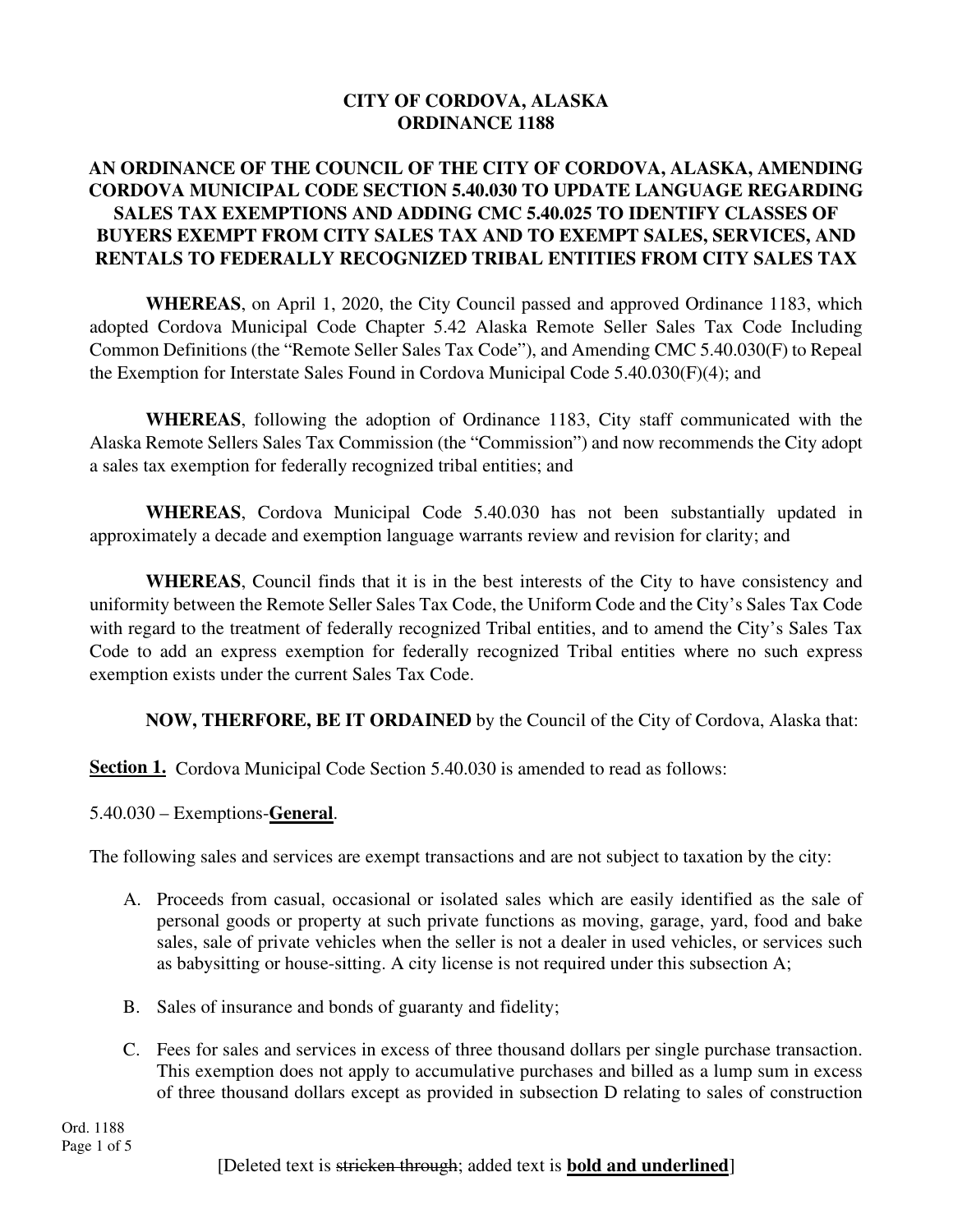materials and services. In the event of an oil spill that requires mobilization of the oil spill response vessels, this exemption is automatically suspended for ninety days on all fees for sales and services commencing on the day of the oil spill;

- D. Sales of construction materials and services exceeding three thousand dollars for use in each construction project paid for by any one purchaser during any twelve consecutive month period; provided, that the purchaser has obtained a building permit from the city prior to the start of the project and all receipts for construction materials and services clearly show the building permit number. Construction materials are those items becoming a permanent part of the structure. Purchaser may pay all sales tax on such materials and services and may apply for a refund as set out in [Section 5.40.042] or may pre-pay applicable city sales tax in advance and receive an exemption card;
- E. Gross receipts or proceeds derived from servicing, freezing, storing, handling or wharfing of fisheries commodities awaiting shipment or in the process of being shipped;
- F. Gross receipts or proceeds derived from sales or services which the municipality is prohibited from taxing under the laws of the state, or under the laws and the Constitution of the United States, including but not limited to:
	- 1. Sales by the U.S. Postal Service,
	- 2. Sales of any items purchased with food coupons, food stamps or other type of certificate issued under 7 U.S.C. Sections 2011-2025 (Food Stamp Act),
	- 3. Purchases made under the authority of or made with any type of certificate issued pursuant to 42 U.S.C. Sections 1771-1789 (Child Nutrition Act of 1966),
	- 5. Air transportation including that portion of any chartered fishing or hunting expedition which covers the cost of air transportation,
	- 6. Gross receipts or proceeds derived from sales to the United States, state, city or any political department thereof;
- G. Gross receipts or proceeds from the transportation (including freight and shipping charges), loading, unloading or storing of cargo from marine vessels or aircraft in foreign, interstate or intrastate commerce;
- H. Services of a person licensed or certified by the state of Alaska as a doctor of medicine and surgery, a doctor of osteopathy and surgery, a doctor of veterinary medicine, a chiropractor, a dentist, a naturopath, an optometrist, an audiologist, a hospital, an occupational therapist, a physical therapist, a massage therapist or a licensed or practical nurse; provided, that the service is within the scope of the state license or certificate;
- I. Services of a person licensed or certified by the state of Alaska as a psychologist or psychological associate, a clinical social worker, an alcohol and drug counselor, or a marital and family therapist;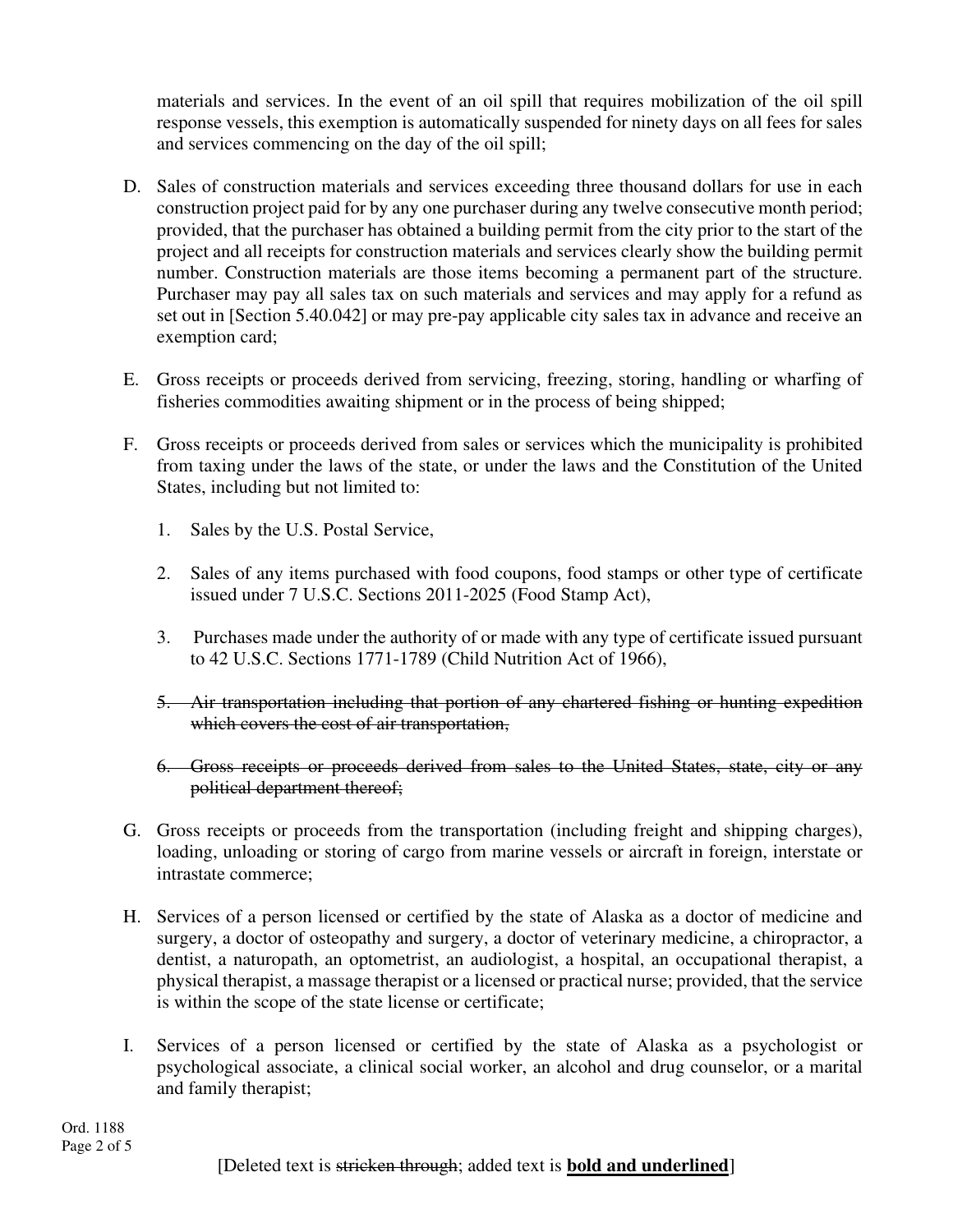- J. Fees for supplies, equipment and services provided by a hospital, medical clinic or dental clinic for patient treatment including laboratory and x-ray services;
- K. Gross receipts or proceeds of the retail sale of prescription drugs;
- L. Sale of cemetery plots, caskets, funeral and burial related items and the services by a funeral home;
- M. Commissions received by travel agencies for their services that are not set by and billed by the travel agencies. Service charges set by and billed by the travel agencies are not exempt from taxation under this chapter;
- N. Dues or fees to clubs, labor unions or fraternal organizations;
- O. Fees and charges for extracurricular activities or events promoted or undertaken by educational or student organizations;
- P. Sales by any student organization, parent/teacher organization or booster club recognized by the school or educational organization in which it operates, which proceeds are utilized to further the purposes for which the organization was formed;
- Q. Sales and services by schools or other educational organizations made in the course of their regular functions and activities, which proceeds are utilized to further the purposes for which such organization was formed;
- R. Sales of food at educational and hospital cafeterias and lunchrooms which are operated primarily for staff and/or students, and which are not operated for the purpose of sale to the general public for profit;
- S. Sales, services and rentals by or to religious organizations which have obtained a  $501(c)(3)$  or  $501(c)(4)$  exemption certificate from the Internal Revenue Service and which are made in the normal conduct of religious activity; provided, the income from the exempt transaction is also exempt from federal income taxation;
- T. Sales, services and rentals by or to scouting, 4H or similar youth organizations which have obtained a 501(c)(3) or 501(c)(4) exemption certificate from the Internal Revenue Service and which are made in the normal conduct of activity; provided, the income from the exempt transaction is also exempt from federal income taxation;
- U. Sales, services and rentals by or to benevolent or civic organizations which have obtained a  $501(c)(3)$  or  $501(c)(4)$  exemption certificate from the Internal Revenue Service and which are made in the normal conduct of activity; provided, the income from the exempt transaction is also exempt from federal income taxation and the income is donated to a charity. Such organizations shall pay the sales taxes at the time of purchase and shall apply to the city for a refund as provided in Section 5.40.040;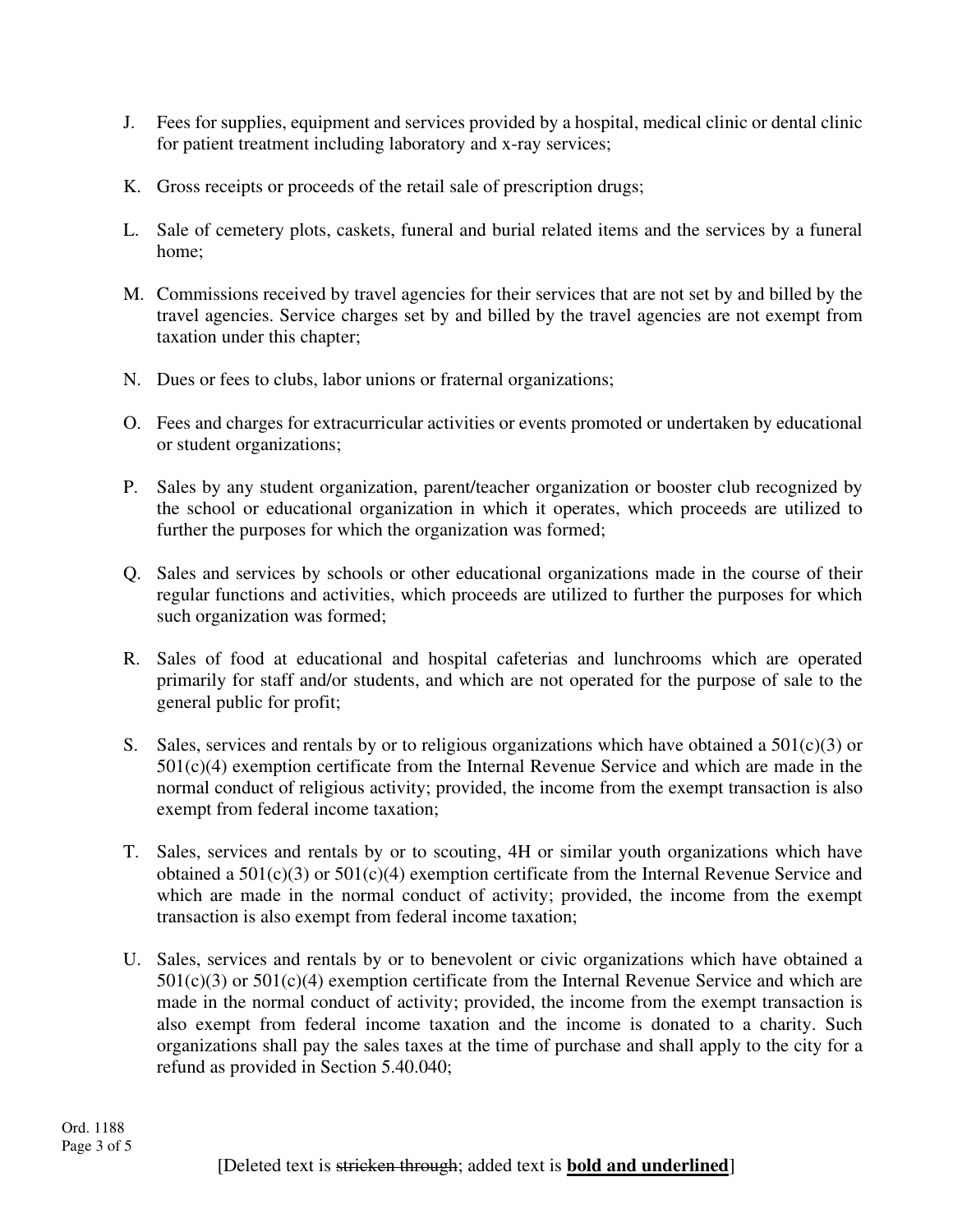- V. Proceeds from contract services provided by a state-licensed child care contractor;
- W. Proceeds from contract services provided by a person for the purpose of taking temporary care of minors for another person;
- X. Proceeds from products sold as wholesale sales to businesses designated by the state of Alaska as wholesalers. These include the sales of goods, wares, or merchandise to a retail dealer, manufacturer, or contractor, for resale within the city as is or incorporated into a product or commodity to be sold by the dealer, manufacturer or contractor within the city, if the subsequent sale is subject to the city sales tax. In this connection a retailer must stock that merchandise for resale, display the same to the public and hold himself out as regularly engaged in the business of selling such products;
- Y. Proceeds from products sold for resale:
	- 1. Sales of goods, wares or merchandise to a retail dealer, manufacturer or contractor, for resale within the city as is or incorporated into a product or commodity to be sold by the dealer, manufacturer or contractor within the city, if the subsequent sale is subject to the city sales tax. The product must be an item that is sold as part of the reseller's primary business and must be of such nature that it can be purchased by the general public in a transaction that is not dependent upon the purchase of another product or service,
	- 2. Goods, wares or merchandise that can be purchased only as part of a package purchase of services, such as a bed-and-breakfast or a fishing or hunting charter and not by the general public as separate and individual items are not exempt under this chapter,
	- 3. Food products that are purchased for resale must be purchased and sold as is or prepared in a kitchen that is DEC-certified in order to qualify for sales tax exemption. Proof of certification must be available upon request;
- Z. Proceeds from services for resale: Services that are provided by a subcontractor to a contractor for a third party is considered services for resale and is exempt from taxation;
- AA. Sales of real property. Rentals of real property are not exempt from taxation by the city.
- AB.Commissions or fees in excess of three thousand dollars earned by brokers or agents in real estate sales transactions.
- AC. Home heating oil purchased for use in a dwelling, as defined in [Section 18.08.190], for use at that location conditioned on the following:
	- 1. That no more than fifty percent of the floorspace of the building(s) considered as dwellings be used as nonresidential use, including business activities.
	- 2. That the dwelling be operated in compliance with all other regulations and laws.